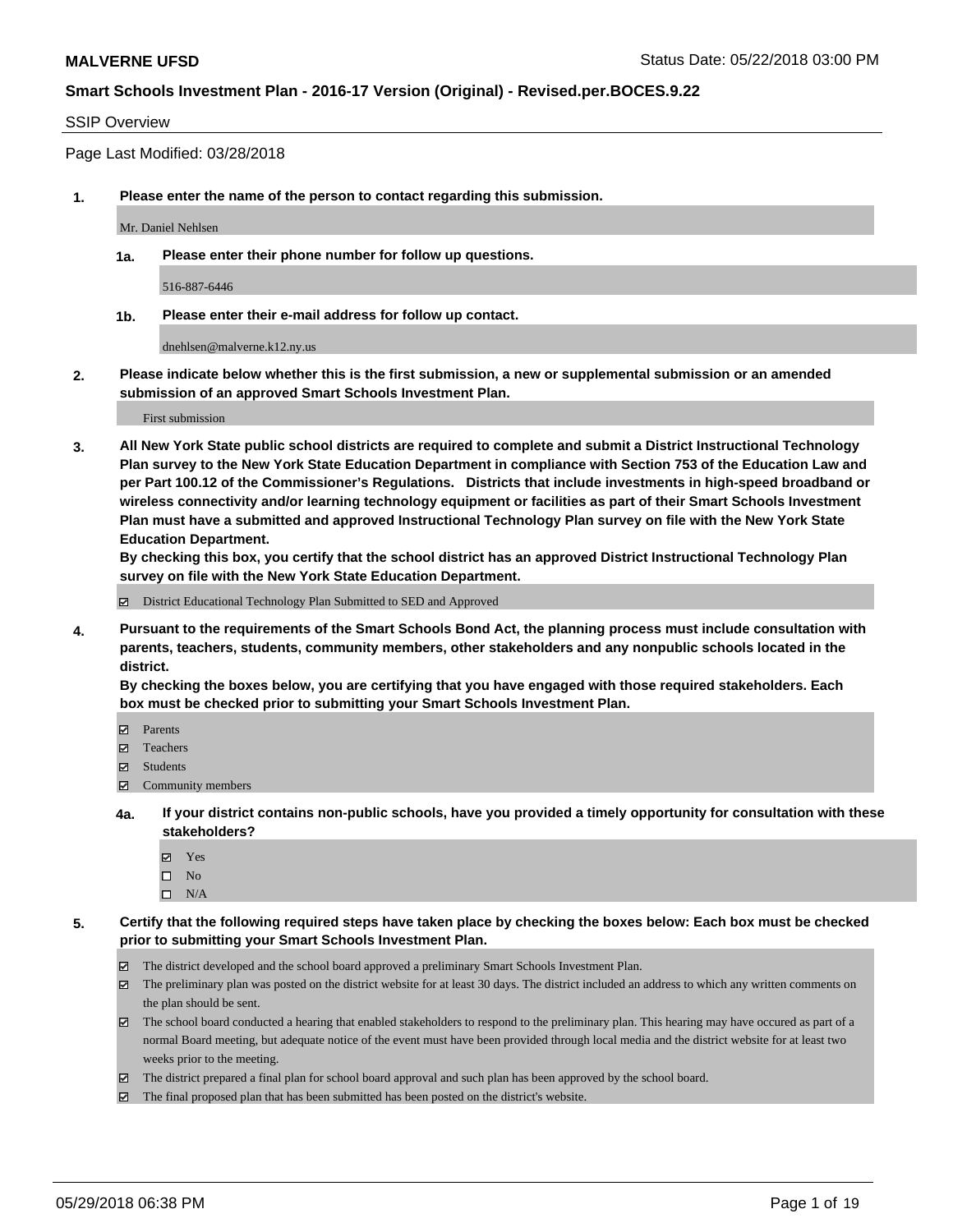#### SSIP Overview

Page Last Modified: 03/28/2018

**5a. Please upload the proposed Smart Schools Investment Plan (SSIP) that was posted on the district's website, along with any supporting materials. Note that this should be different than your recently submitted Educational Technology Survey. The Final SSIP, as approved by the School Board, should also be posted on the website and remain there during the course of the projects contained therein.**

Smart Schools Prelim Plan for Website.pdf

**5b. Enter the webpage address where the final Smart Schools Investment Plan is posted. The Plan should remain posted for the life of the included projects.**

http://www.malverne.k12.ny.us/board\_of\_education/smart\_schools\_bond\_information

**6. Please enter an estimate of the total number of students and staff that will benefit from this Smart Schools Investment Plan based on the cumulative projects submitted to date.**

2,100

**7. An LEA/School District may partner with one or more other LEA/School Districts to form a consortium to pool Smart Schools Bond Act funds for a project that meets all other Smart School Bond Act requirements. Each school district participating in the consortium will need to file an approved Smart Schools Investment Plan for the project and submit a signed Memorandum of Understanding that sets forth the details of the consortium including the roles of each respective district.**

 $\Box$  The district plans to participate in a consortium to partner with other school district(s) to implement a Smart Schools project.

**8. Please enter the name and 6-digit SED Code for each LEA/School District participating in the Consortium.**

| <b>Partner LEA/District</b> | <b>ISED BEDS Code</b> |
|-----------------------------|-----------------------|
| (No Response)               | (No Response)         |

#### **9. Please upload a signed Memorandum of Understanding with all of the participating Consortium partners.**

(No Response)

**10. Your district's Smart Schools Bond Act Allocation is:**

\$982,533

**11.** Enter the budget sub-allocations by category that you are submitting for approval at this time. If you are not budgeting SSBA funds for a category, please enter 0 (zero.) If the value entered is \$0, you will not be required to complete that survey question.

|                                       | Sub-<br>Allocations |
|---------------------------------------|---------------------|
| School Connectivity                   | 114,170             |
| Connectivity Projects for Communities | l 0                 |
| <b>Classroom Technology</b>           | l 0                 |
| Pre-Kindergarten Classrooms           | $\overline{0}$      |
| Replace Transportable Classrooms      | $\overline{0}$      |
| High-Tech Security Features           | 145,985             |
| <b>Totals:</b>                        | 260,155             |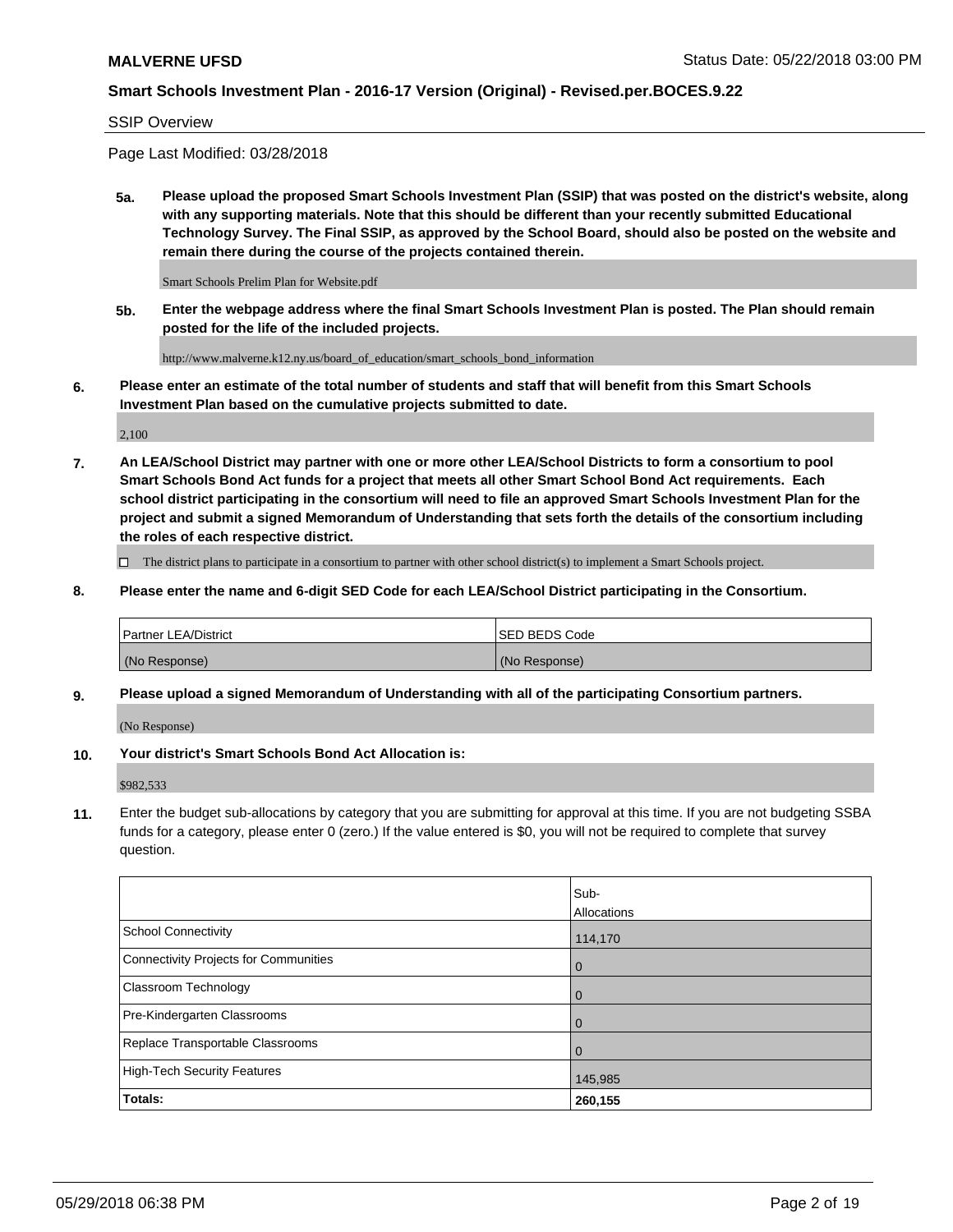### School Connectivity

Page Last Modified: 03/28/2018

- **1. In order for students and faculty to receive the maximum benefit from the technology made available under the Smart Schools Bond Act, their school buildings must possess sufficient connectivity infrastructure to ensure that devices can be used during the school day. Smart Schools Investment Plans must demonstrate that:**
	- **• sufficient infrastructure that meets the Federal Communications Commission's 100 Mbps per 1,000 students standard currently exists in the buildings where new devices will be deployed, or**
	- **• is a planned use of a portion of Smart Schools Bond Act funds, or**
	- **• is under development through another funding source.**

**Smart Schools Bond Act funds used for technology infrastructure or classroom technology investments must increase the number of school buildings that meet or exceed the minimum speed standard of 100 Mbps per 1,000 students and staff within 12 months. This standard may be met on either a contracted 24/7 firm service or a "burstable" capability. If the standard is met under the burstable criteria, it must be:**

**1. Specifically codified in a service contract with a provider, and**

**2. Guaranteed to be available to all students and devices as needed, particularly during periods of high demand, such as computer-based testing (CBT) periods.**

**Please describe how your district already meets or is planning to meet this standard within 12 months of plan submission.**

We currently have 200 Mbps speed provided by Nassau BOCES.

- **1a. If a district believes that it will be impossible to meet this standard within 12 months, it may apply for a waiver of this requirement, as described on the Smart Schools website. The waiver must be filed and approved by SED prior to submitting this survey.**
	- By checking this box, you are certifying that the school district has an approved waiver of this requirement on file with the New York State Education Department.

#### **2.** Connectivity Speed Calculator **(Required)**

|                  | Number of<br><b>Students</b> | Multiply by<br>100 Kbps | Divide by 1000 Current Speed<br>to Convert to<br>Required<br>Speed in Mb | lin Mb | <b>Expected</b><br>Speed to be<br>Attained Within   Required<br>12 Months | <b>Expected Date</b><br>When<br>Speed Will be<br>l Met |
|------------------|------------------------------|-------------------------|--------------------------------------------------------------------------|--------|---------------------------------------------------------------------------|--------------------------------------------------------|
| Calculated Speed | 1,700                        | 170,000                 | 170                                                                      | 200    | 200                                                                       | Currently met                                          |

### **3. Describe how you intend to use Smart Schools Bond Act funds for high-speed broadband and/or wireless connectivity projects in school buildings.**

We are replacing the existing core switch at the High School with a Cisco 3850 stack. This will allow the high school to reach 10 gigabyte interoperability between buildings.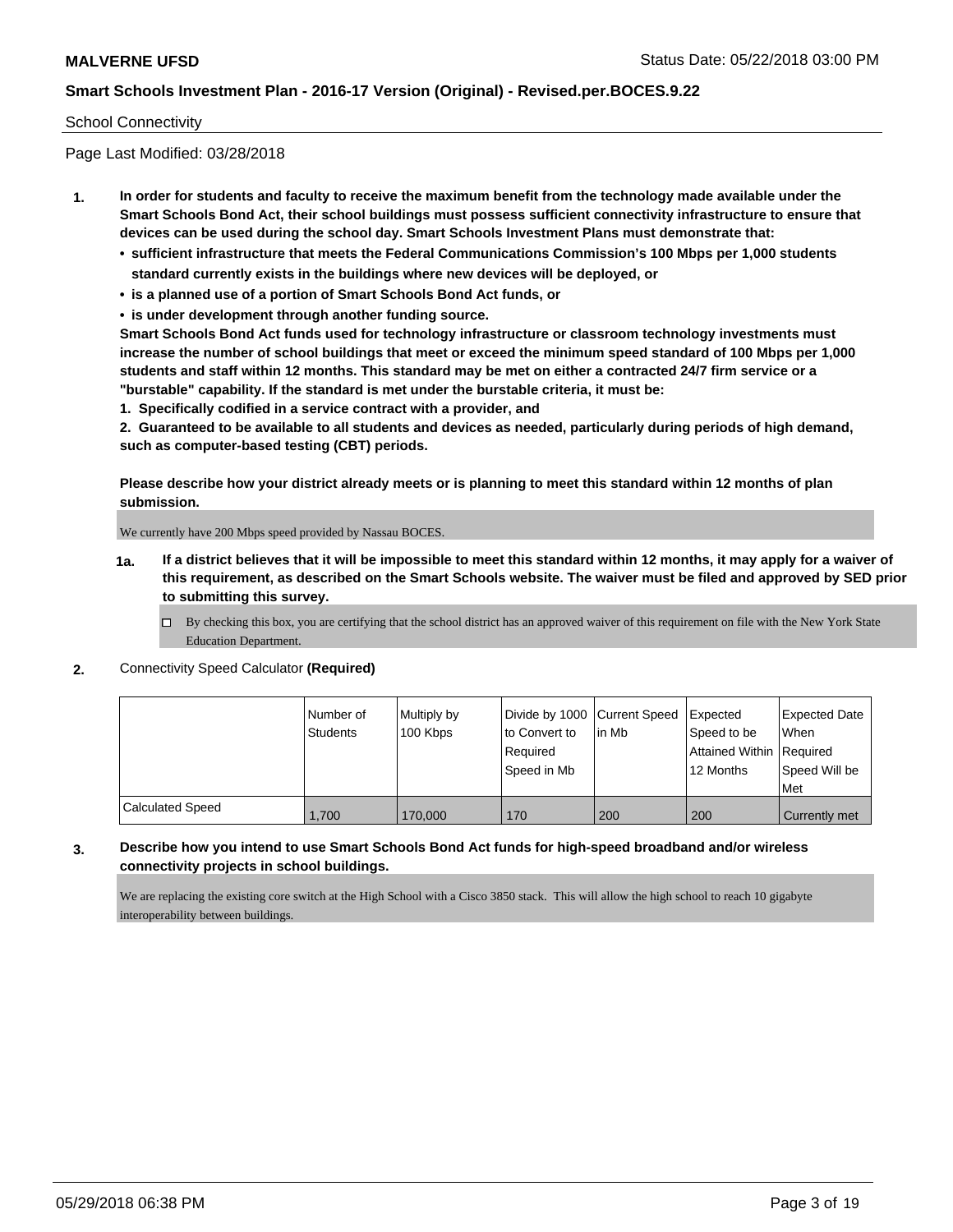#### School Connectivity

Page Last Modified: 03/28/2018

**4. Describe the linkage between the district's District Instructional Technology Plan and the proposed projects. (There should be a link between your response to this question and your response to Question 1 in Part E. Curriculum and Instruction "What are the district's plans to use digital connectivity and technology to improve teaching and learning?)**

The Malverne School District plans to improve teaching and learning though digital connectivity and technology by creating online courses, purchasing new computers, projectors, mobile devices, classroom response systems, conducting professional development and purchasing comprehensive programs that integrate computer-assisted instruction. Malverne is determined to incorporate academic software that supports the acquisition of early literacy skills—including phonetic awareness, vocabulary development, reading comprehension, and spelling. By implementing mathematics software, particularly programs that promote experimentation and problem solving, we will enable students to embrace key mathematical concepts that are otherwise difficult to grasp. Scientific simulations, microcomputer-based laboratories, and scientific visualization tools have all been shown to result in students' increased understanding of core science concepts. It has been proven that successful implementation of student learning must coincide with effective professional development for teachers on the instructional integration of technology, provide opportunities for student collaboration, and provide opportunities for students to design and implement projects that extend beyond standardized tests. The Malverne School District believes that staff should demonstrate a sound understanding of technology and its applications. Such an understanding that will provide increased and enhanced opportunities for students to benefit from technology in the classrooms of our schools. Technical support staff as well as instructional staff must be involved in ongoing training. A key element in our staff development plan is that teachers and administrators must have the skills that students are expected to acquire and apply. Purchasing of new equipment is required in order for improve teaching and learning at the Malverne. By installing the new Core at the High School it will allow the Malverne School District to meet the goal of having high-speed inter connectivity and internet along with all the other schools in the district. Utilizing this new core will help us implement bandwidth demanding technology in the classroom.

**5. If the district wishes to have students and staff access the Internet from wireless devices within the school building, or in close proximity to it, it must first ensure that it has a robust Wi-Fi network in place that has sufficient bandwidth to meet user demand.**

#### **Please describe how you have quantified this demand and how you plan to meet this demand.**

Malverne currently utilizes two Cisco WLC-5508 wireless controllers in cooperation with almost 200 wireless access points. Each classroom has one wireless access point installed, providing a/b/g/n wireless access to all students and staff devices.

**6. As indicated on Page 5 of the guidance, the Office of Facilities Planning will have to conduct a preliminary review of all capital projects, including connectivity projects.**

**Please indicate on a separate row each project number given to you by the Office of Facilities Planning.**

| Project Number        |  |
|-----------------------|--|
| 28-02-12-03-7-999-004 |  |
| 28-02-12-03-7-999-BA1 |  |

**7. Certain high-tech security and connectivity infrastructure projects may be eligible for an expedited review process as determined by the Office of Facilities Planning.**

**Was your project deemed eligible for streamlined review?**

Yes

**7a. Districts that choose the Streamlined Review Process will be required to certify that they have reviewed all installations with their licensed architect or engineer of record and provide that person's name and license number. The licensed professional must review the products and proposed method of installation prior to implementation and review the work during and after completion in order to affirm that the work was codecompliant, if requested.**

I certify that I have reviewed all installations with a licensed architect or engineer of record.

**8. Include the name and license number of the architect or engineer of record.**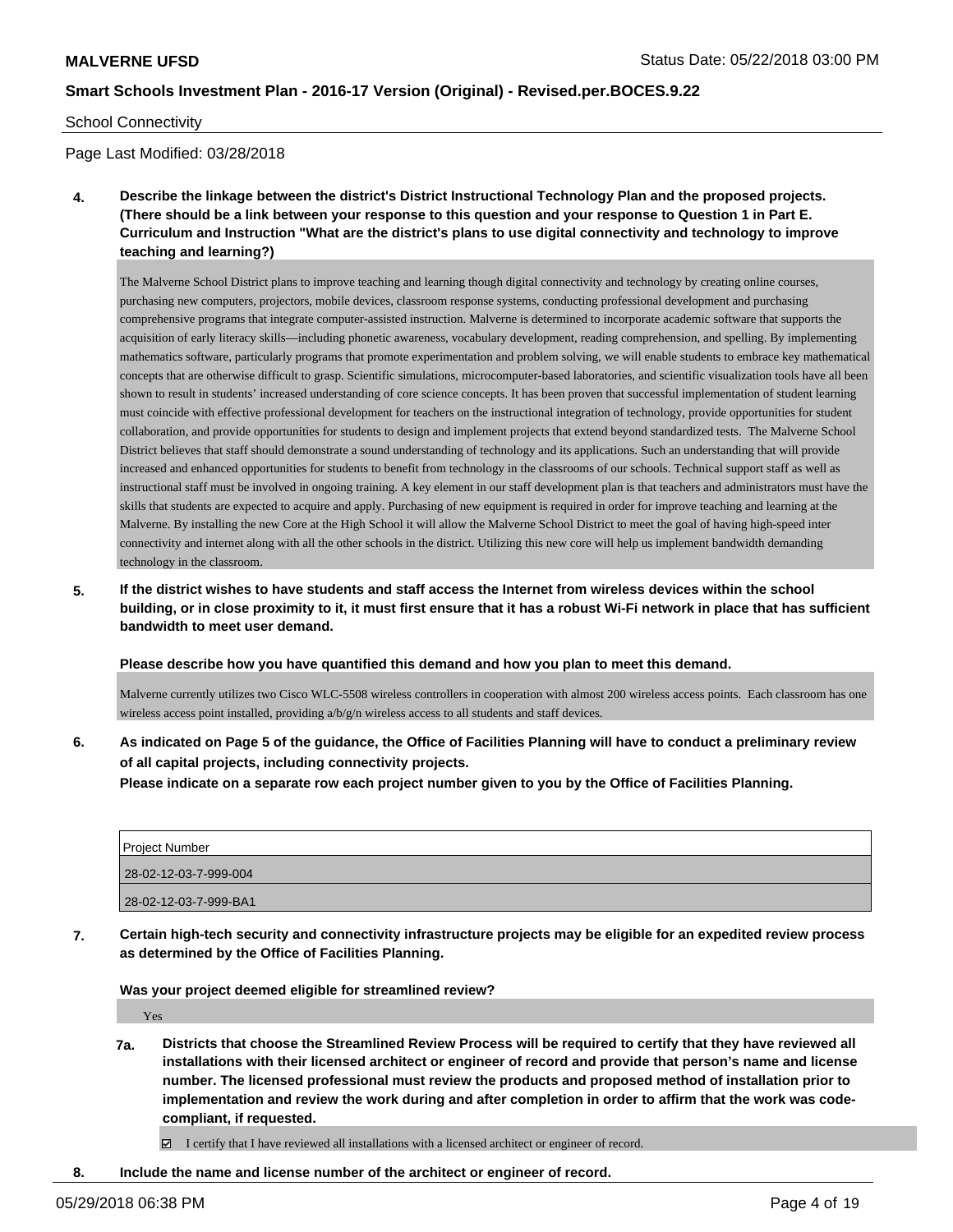### School Connectivity

Page Last Modified: 03/28/2018

| Name        | License Number |
|-------------|----------------|
| <b>BJLJ</b> | 1577<br>45/19  |

**9.** If you are submitting an allocation for **School Connectivity** complete this table. **Note that the calculated Total at the bottom of the table must equal the Total allocation for this category that you entered in the SSIP Overview overall budget.** 

|                                                   | Sub-          |
|---------------------------------------------------|---------------|
|                                                   | Allocation    |
| Network/Access Costs                              | 82,005        |
| <b>Outside Plant Costs</b>                        | (No Response) |
| <b>School Internal Connections and Components</b> | 32,165        |
| <b>Professional Services</b>                      | (No Response) |
| Testing                                           | (No Response) |
| <b>Other Upfront Costs</b>                        | (No Response) |
| <b>Other Costs</b>                                | (No Response) |
| Totals:                                           | 114,170       |

**10. Please detail the type, quantity, per unit cost and total cost of the eligible items under each sub-category. This is especially important for any expenditures listed under the "Other" category. All expenditures must be eligible for tax-exempt financing to be reimbursed through the SSBA. Sufficient detail must be provided so that we can verify this is the case. If you have any questions, please contact us directly through smartschools@nysed.gov. NOTE: Wireless Access Points should be included in this category, not under Classroom Educational Technology, except those that will be loaned/purchased for nonpublic schools.**

| Select the allowable expenditure<br>type.<br>Repeat to add another item under | Item to be purchased                     | Quantity | Cost per Item | <b>Total Cost</b> |
|-------------------------------------------------------------------------------|------------------------------------------|----------|---------------|-------------------|
| each type.                                                                    |                                          |          |               |                   |
| Network/Access Costs                                                          | CISCO DIRECT WS-C3850-48U-E              | 1        | 11,715        | 11,715            |
| <b>Connections/Components</b>                                                 | CISCO DIRECT PWR-C1-1100WAC/2            | 1        | 799           | 799               |
| <b>Connections/Components</b>                                                 | CISCO DIRECT C3850-NM-2-10G              | 1        | 1,332         | 1,332             |
| <b>Connections/Components</b>                                                 | <b>CISCO DIRECT STACK-T1-1M</b>          |          | 107           | 107               |
| <b>Connections/Components</b>                                                 | CISCO DIRECT CAB-SPWR-150CM              | 1        | 53            | 53                |
| Network/Access Costs                                                          | CISCO DIRECT WS-C3850-48U-E              | 6        | 11,715        | 70,290            |
| <b>Connections/Components</b>                                                 | CISCO DIRECT PWR-C1-1100WAC/2            | 6        | 799           | 4,793             |
| <b>Connections/Components</b>                                                 | CISCO DIRECT C3850-NM-2-10G              | 6        | 1,331         | 7,988             |
| <b>Connections/Components</b>                                                 | CISCO DIRECT CAB-CONSOLE-<br><b>RJ45</b> | 6        | 16            | 96                |
| <b>Connections/Components</b>                                                 | CISCO DIRECT SFP-10G-SR=                 | 12       | 529           | 6,358             |
| Connections/Components                                                        | CISCO DIRECT GLC-SX-MMD                  | 8        | 266           | 2,130             |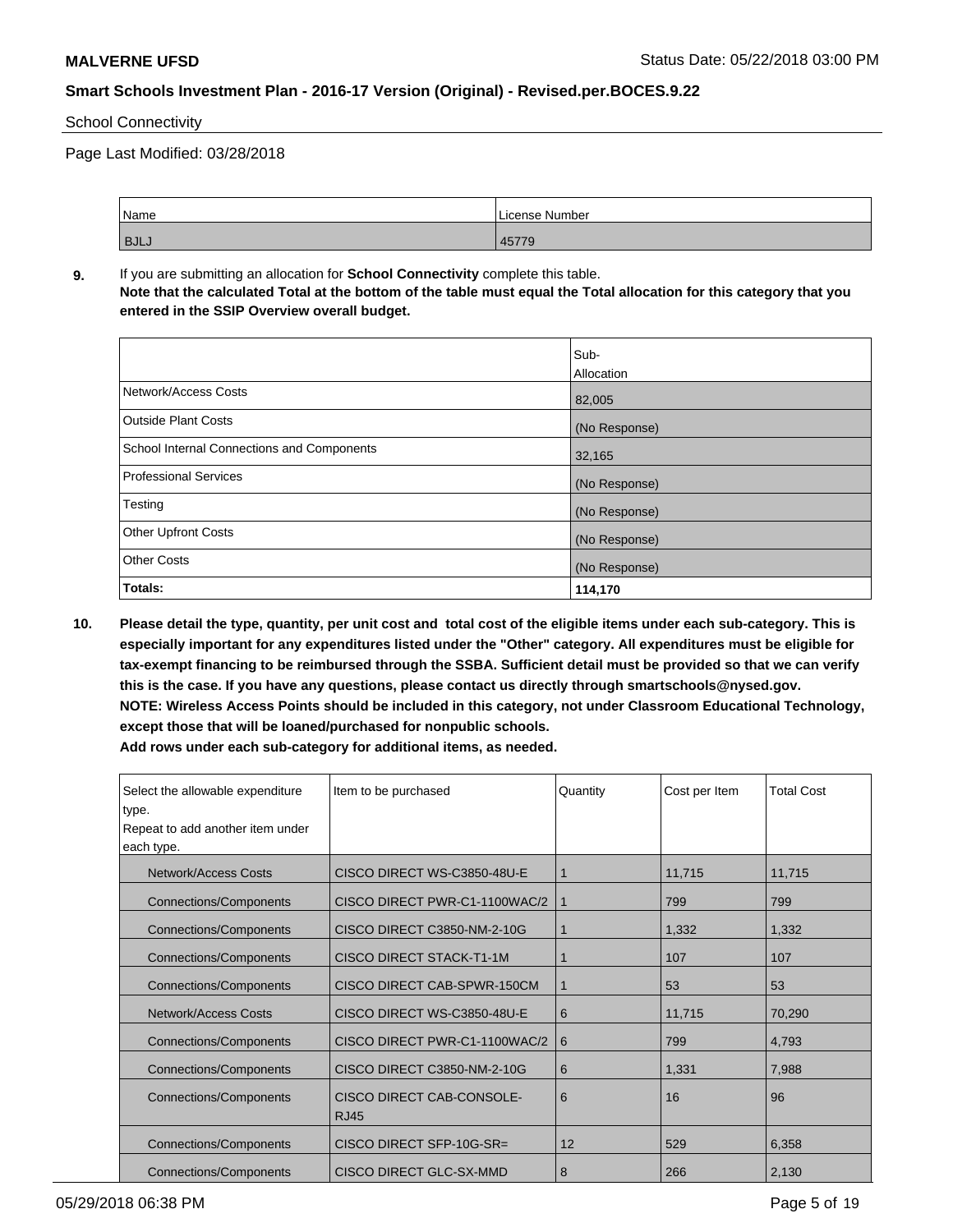# School Connectivity

Page Last Modified: 03/28/2018

| Select the allowable expenditure | Item to be purchased    | Quantity | Cost per Item | <b>Total Cost</b> |
|----------------------------------|-------------------------|----------|---------------|-------------------|
| type.                            |                         |          |               |                   |
| Repeat to add another item under |                         |          |               |                   |
| each type.                       |                         |          |               |                   |
| <b>Connections/Components</b>    | CISCO DIRECT SFP-10G-LR |          | 2,127         | 8,509             |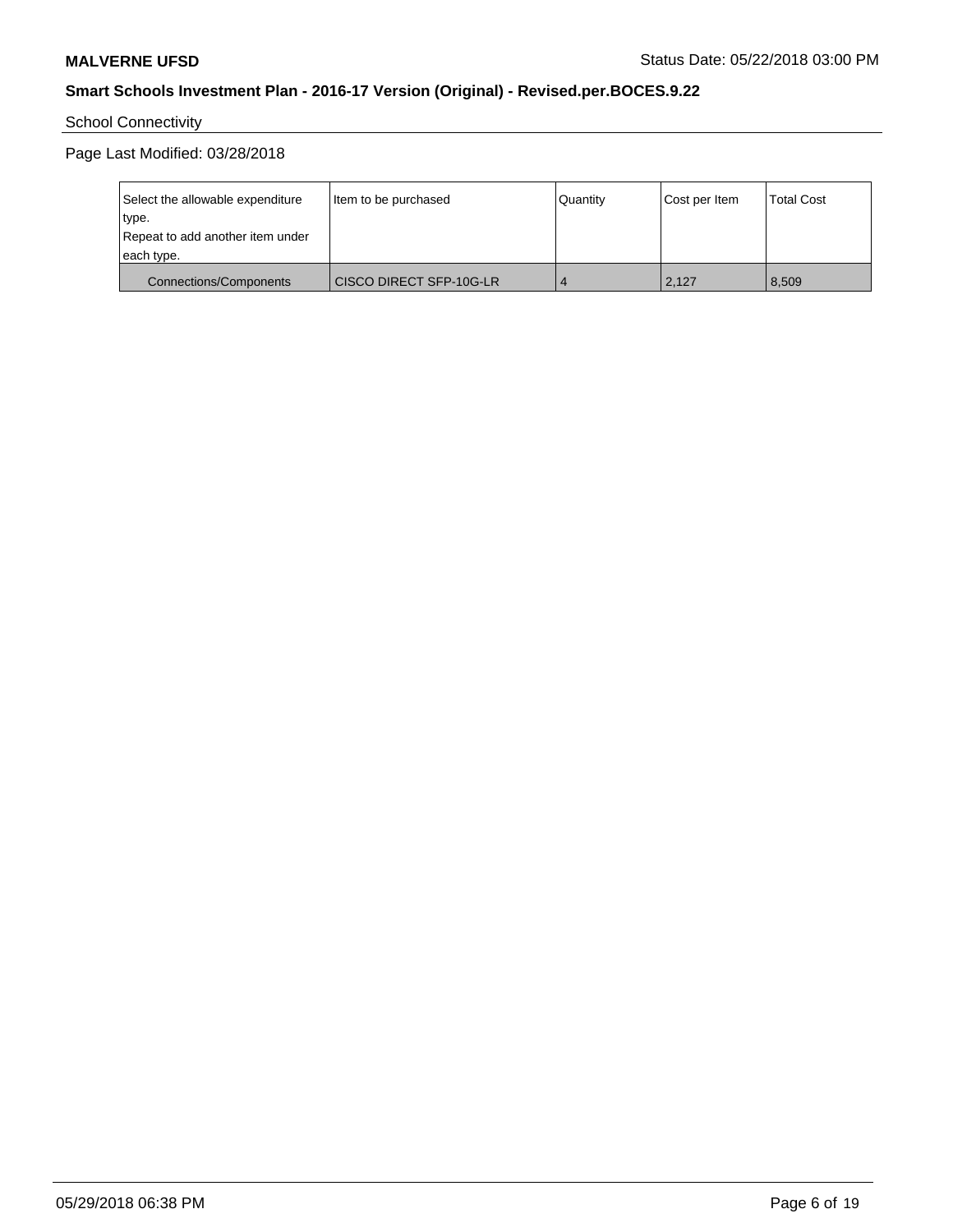Community Connectivity (Broadband and Wireless)

Page Last Modified: 03/06/2018

**1. Describe how you intend to use Smart Schools Bond Act funds for high-speed broadband and/or wireless connectivity projects in the community.**

(No Response)

**2. Please describe how the proposed project(s) will promote student achievement and increase student and/or staff access to the Internet in a manner that enhances student learning and/or instruction outside of the school day and/or school building.**

(No Response)

**3. Community connectivity projects must comply with all the necessary local building codes and regulations (building and related permits are not required prior to plan submission).**

 $\Box$  I certify that we will comply with all the necessary local building codes and regulations.

**4. Please describe the physical location of the proposed investment.**

(No Response)

**5. Please provide the initial list of partners participating in the Community Connectivity Broadband Project, along with their Federal Tax Identification (Employer Identification) number.**

| <b>Project Partners</b> | l Federal ID # |
|-------------------------|----------------|
| (No Response)           | (No Response)  |

**6.** If you are submitting an allocation for **Community Connectivity**, complete this table. **Note that the calculated Total at the bottom of the table must equal the Total allocation for this category that you entered in the SSIP Overview overall budget.**

|                                    | Sub-Allocation |
|------------------------------------|----------------|
| Network/Access Costs               | (No Response)  |
| Outside Plant Costs                | (No Response)  |
| <b>Tower Costs</b>                 | (No Response)  |
| <b>Customer Premises Equipment</b> | (No Response)  |
| Professional Services              | (No Response)  |
| Testing                            | (No Response)  |
| <b>Other Upfront Costs</b>         | (No Response)  |
| <b>Other Costs</b>                 | (No Response)  |
| Totals:                            | 0              |

**7. Please detail the type, quantity, per unit cost and total cost of the eligible items under each sub-category. This is especially important for any expenditures listed under the "Other" category. All expenditures must be capital-bond eligible to be reimbursed through the SSBA. If you have any questions, please contact us directly through smartschools@nysed.gov.**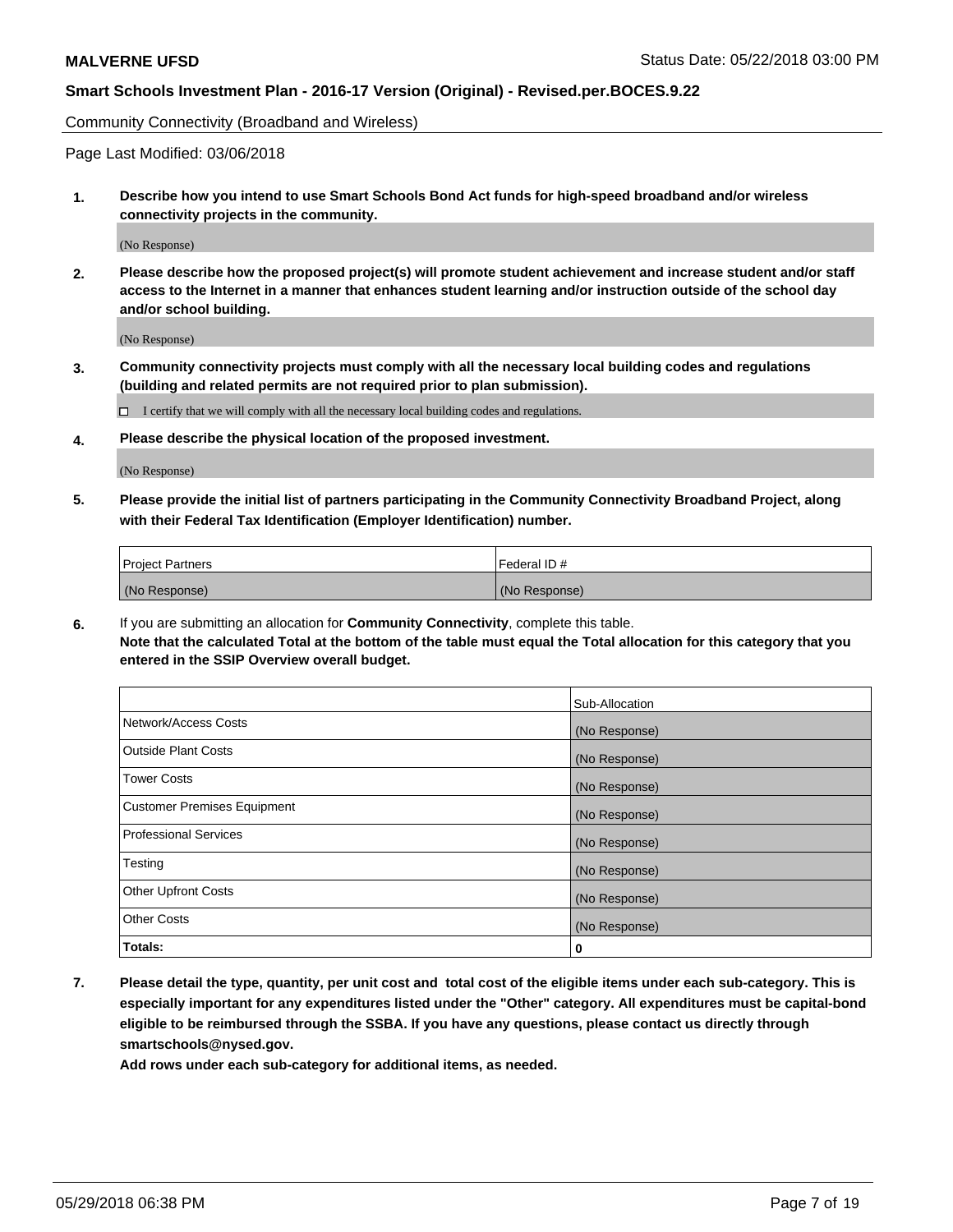Community Connectivity (Broadband and Wireless)

Page Last Modified: 03/06/2018

| Select the allowable expenditure<br>type.<br>Repeat to add another item under | Item to be purchased | Quantity      | Cost per Item | <b>Total Cost</b> |
|-------------------------------------------------------------------------------|----------------------|---------------|---------------|-------------------|
| each type.                                                                    |                      |               |               |                   |
| (No Response)                                                                 | (No Response)        | (No Response) | (No Response) | (No Response)     |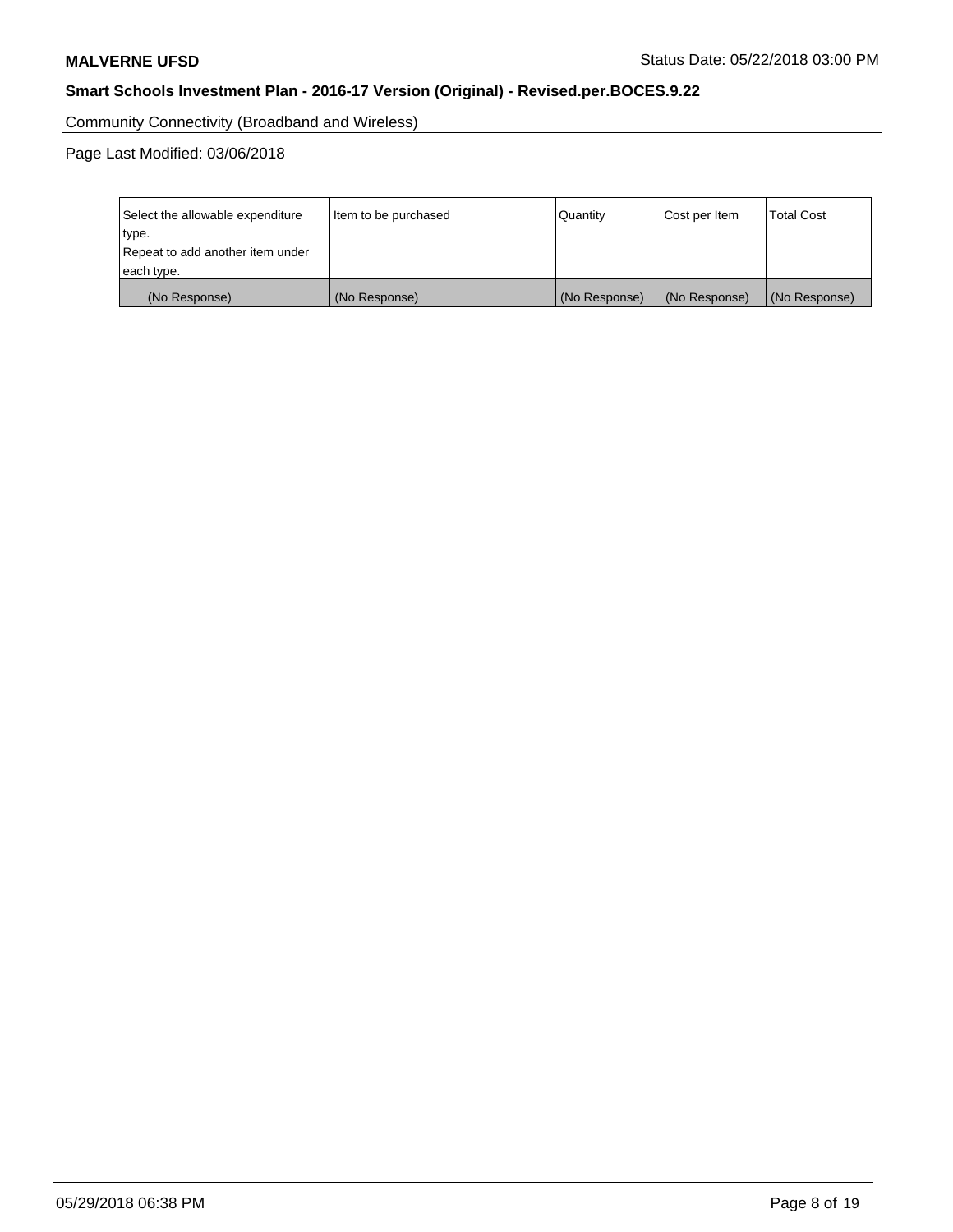### Classroom Learning Technology

Page Last Modified: 03/06/2018

**1. In order for students and faculty to receive the maximum benefit from the technology made available under the Smart Schools Bond Act, their school buildings must possess sufficient connectivity infrastructure to ensure that devices can be used during the school day. Smart Schools Investment Plans must demonstrate that sufficient infrastructure that meets the Federal Communications Commission's 100 Mbps per 1,000 students standard currently exists in the buildings where new devices will be deployed, or is a planned use of a portion of Smart Schools Bond Act funds, or is under development through another funding source.**

**Smart Schools Bond Act funds used for technology infrastructure or classroom technology investments must increase the number of school buildings that meet or exceed the minimum speed standard of 100 Mbps per 1,000 students and staff within 12 months. This standard may be met on either a contracted 24/7 firm service or a "burstable" capability. If the standard is met under the burstable criteria, it must be:**

**1. Specifically codified in a service contract with a provider, and**

**2. Guaranteed to be available to all students and devices as needed, particularly during periods of high demand, such as computer-based testing (CBT) periods.**

**Please describe how your district already meets or is planning to meet this standard within 12 months of plan submission.**

(No Response)

- **1a. If a district believes that it will be impossible to meet this standard within 12 months, it may apply for a waiver of this requirement, as described on the Smart Schools website. The waiver must be filed and approved by SED prior to submitting this survey.**
	- By checking this box, you are certifying that the school district has an approved waiver of this requirement on file with the New York State Education Department.
- **2.** Connectivity Speed Calculator **(Required)**

|                         | l Number of<br><b>Students</b> | Multiply by<br>100 Kbps | Divide by 1000 Current Speed<br>to Convert to<br>Required<br>l Speed in Mb | lin Mb           | Expected<br>Speed to be<br>Attained Within Required<br>12 Months | Expected Date<br>When<br>Speed Will be<br><b>Met</b> |
|-------------------------|--------------------------------|-------------------------|----------------------------------------------------------------------------|------------------|------------------------------------------------------------------|------------------------------------------------------|
| <b>Calculated Speed</b> | (No<br>Response)               | (No Response)           | (No<br>Response)                                                           | (No<br>Response) | (No<br>Response)                                                 | l (No<br>Response)                                   |

**3. If the district wishes to have students and staff access the Internet from wireless devices within the school building, or in close proximity to it, it must first ensure that it has a robust Wi-Fi network in place that has sufficient bandwidth to meet user demand.**

**Please describe how you have quantified this demand and how you plan to meet this demand.**

(No Response)

**4. All New York State public school districts are required to complete and submit an Instructional Technology Plan survey to the New York State Education Department in compliance with Section 753 of the Education Law and per Part 100.12 of the Commissioner's Regulations.**

**Districts that include educational technology purchases as part of their Smart Schools Investment Plan must have a submitted and approved Instructional Technology Plan survey on file with the New York State Education Department.**

- By checking this box, you are certifying that the school district has an approved Instructional Technology Plan survey on file with the New York State Education Department.
- **5. Describe the devices you intend to purchase and their compatibility with existing or planned platforms or systems. Specifically address the adequacy of each facility's electrical, HVAC and other infrastructure necessary to install and support the operation of the planned technology.**

(No Response)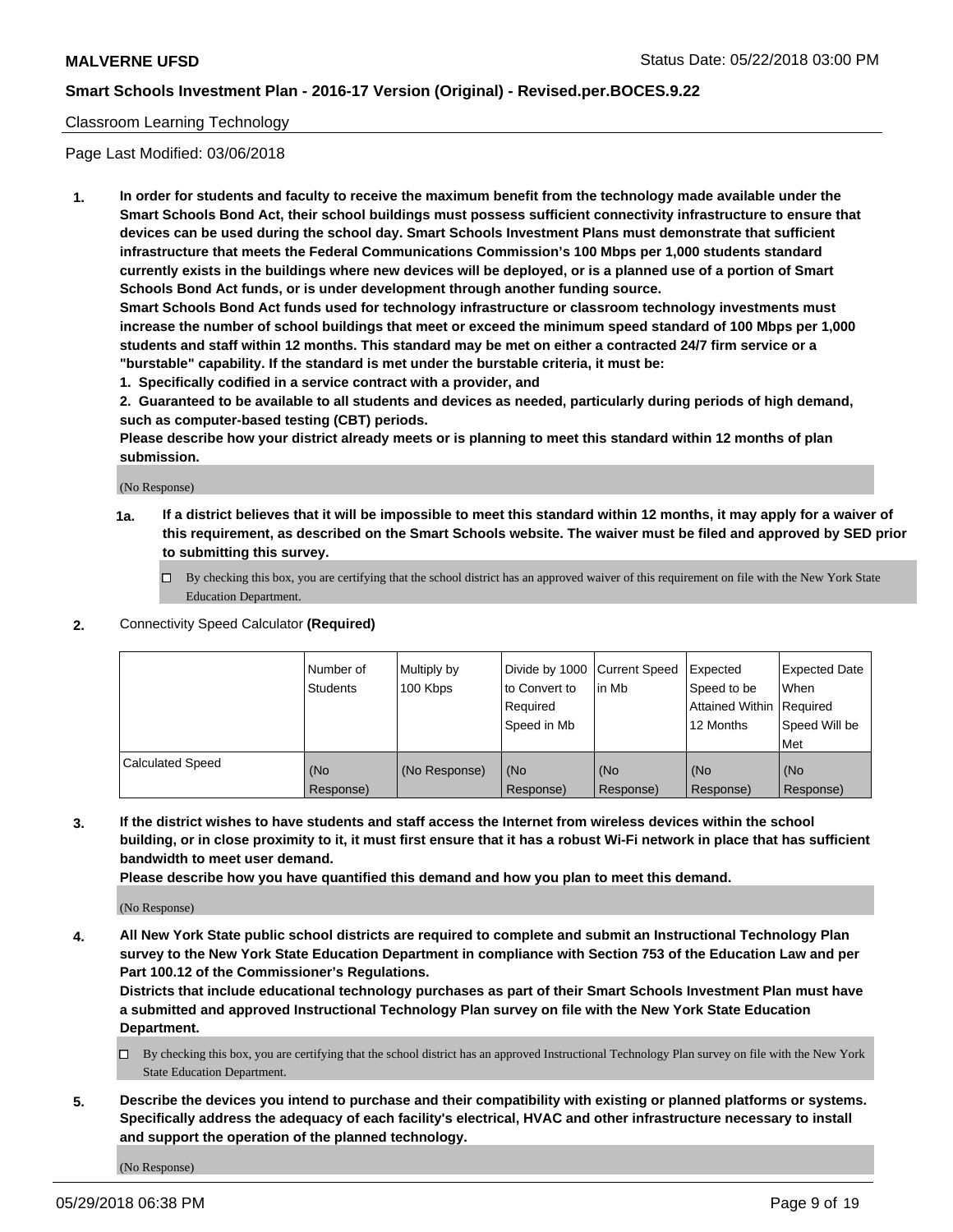#### Classroom Learning Technology

Page Last Modified: 03/06/2018

- **6. Describe how the proposed technology purchases will:**
	- **> enhance differentiated instruction;**
	- **> expand student learning inside and outside the classroom;**
	- **> benefit students with disabilities and English language learners; and**
	- **> contribute to the reduction of other learning gaps that have been identified within the district.**

**The expectation is that districts will place a priority on addressing the needs of students who struggle to succeed in a rigorous curriculum. Responses in this section should specifically address this concern and align with the district's Instructional Technology Plan (in particular Question 2 of E. Curriculum and Instruction: "Does the district's instructional technology plan address the needs of students with disabilities to ensure equitable access to instruction, materials and assessments?" and Question 3 of the same section: "Does the district's instructional technology plan address the provision of assistive technology specifically for students with disabilities to ensure access to and participation in the general curriculum?"**

(No Response)

**7. Where appropriate, describe how the proposed technology purchases will enhance ongoing communication with parents and other stakeholders and help the district facilitate technology-based regional partnerships, including distance learning and other efforts.**

(No Response)

**8. Describe the district's plan to provide professional development to ensure that administrators, teachers and staff can employ the technology purchased to enhance instruction successfully.**

**Note: This response should be aligned and expanded upon in accordance with your district's response to Question 1 of F. Professional Development of your Instructional Technology Plan: "Please provide a summary of professional development offered to teachers and staff, for the time period covered by this plan, to support technology to enhance teaching and learning. Please include topics, audience and method of delivery within your summary."**

(No Response)

- **9. Districts must contact the SUNY/CUNY teacher preparation program that supplies the largest number of the district's new teachers to request advice on innovative uses and best practices at the intersection of pedagogy and educational technology.**
	- $\Box$  By checking this box, you certify that you have contacted the SUNY/CUNY teacher preparation program that supplies the largest number of your new teachers to request advice on these issues.
	- **9a. Please enter the name of the SUNY or CUNY Institution that you contacted.**

(No Response)

**9b. Enter the primary Institution phone number.**

(No Response)

**9c. Enter the name of the contact person with whom you consulted and/or will be collaborating with on innovative uses of technology and best practices.**

(No Response)

**10. A district whose Smart Schools Investment Plan proposes the purchase of technology devices and other hardware must account for nonpublic schools in the district.**

**Are there nonpublic schools within your school district?**

 $\Box$ Yes

 $\hfill \square$  No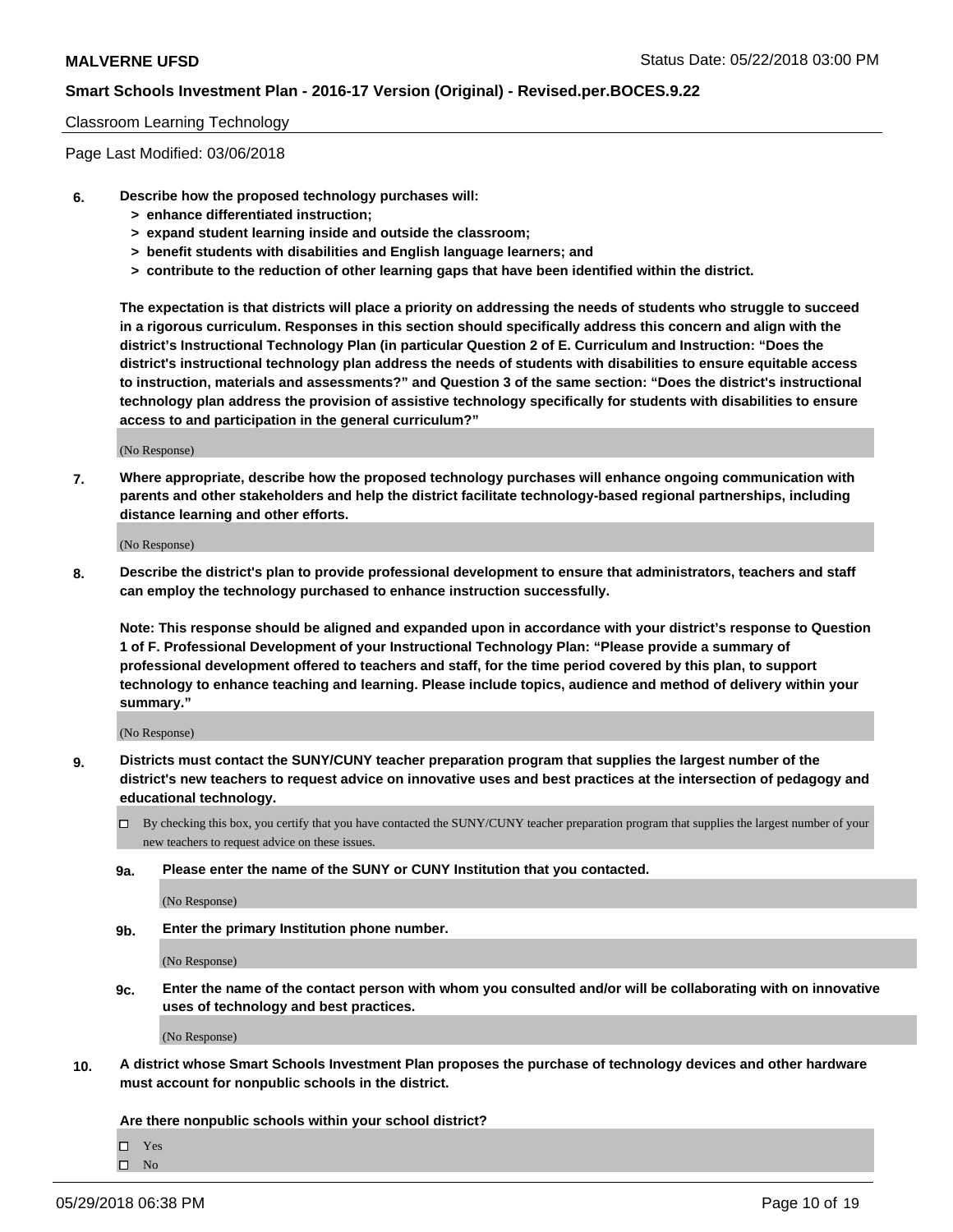Classroom Learning Technology

Page Last Modified: 03/06/2018

### **11.** Nonpublic Classroom Technology Loan Calculator

The Smart Schools Bond Act provides that any Classroom Learning Technology purchases made using Smart Schools funds shall be lent, upon request, to nonpublic schools in the district. However, no school district shall be required to loan technology in amounts greater than the total obtained and spent on technology pursuant to the Smart Schools Bond Act and the value of such loan may not exceed the total of \$250 multiplied by the nonpublic school enrollment in the base year at the time of enactment.

See: http://www.p12.nysed.gov/mgtserv/smart\_schools/docs/Smart\_Schools\_Bond\_Act\_Guidance\_04.27.15\_Final.pdf.

|                                       | 1. Classroom<br>Technology<br>Sub-allocation | l 2. Public<br>Enrollment<br>$(2014 - 15)$ | l 3. Nonpublic<br>Enrollment<br>(2014-15) | 4. Sum of<br>Public and<br>l Nonpublic<br>Enrollment | l 5. Total Per<br>Pupil Sub-<br>lallocation                                                   | l 6. Total<br>Nonpublic Loan<br>Amount |
|---------------------------------------|----------------------------------------------|--------------------------------------------|-------------------------------------------|------------------------------------------------------|-----------------------------------------------------------------------------------------------|----------------------------------------|
| Calculated Nonpublic Loan<br>l Amount |                                              |                                            |                                           |                                                      | (No Response)   (No Response)   (No Response)   (No Response)   (No Response)   (No Response) |                                        |

**12. To ensure the sustainability of technology purchases made with Smart Schools funds, districts must demonstrate a long-term plan to maintain and replace technology purchases supported by Smart Schools Bond Act funds. This sustainability plan shall demonstrate a district's capacity to support recurring costs of use that are ineligible for Smart Schools Bond Act funding such as device maintenance, technical support, Internet and wireless fees, maintenance of hotspots, staff professional development, building maintenance and the replacement of incidental items. Further, such a sustainability plan shall include a long-term plan for the replacement of purchased devices and equipment at the end of their useful life with other funding sources.**

 $\square$  By checking this box, you certify that the district has a sustainability plan as described above.

**13. Districts must ensure that devices purchased with Smart Schools Bond funds will be distributed, prepared for use, maintained and supported appropriately. Districts must maintain detailed device inventories in accordance with generally accepted accounting principles.**

By checking this box, you certify that the district has a distribution and inventory management plan and system in place.

**14.** If you are submitting an allocation for **Classroom Learning Technology** complete this table.

**Note that the calculated Total at the bottom of the table must equal the Total allocation for this category that you entered in the SSIP Overview overall budget.**

|                          | Sub-Allocation |
|--------------------------|----------------|
| Interactive Whiteboards  | (No Response)  |
| <b>Computer Servers</b>  | (No Response)  |
| <b>Desktop Computers</b> | (No Response)  |
| <b>Laptop Computers</b>  | (No Response)  |
| <b>Tablet Computers</b>  | (No Response)  |
| <b>Other Costs</b>       | (No Response)  |
| Totals:                  | 0              |

**15. Please detail the type, quantity, per unit cost and total cost of the eligible items under each sub-category. This is especially important for any expenditures listed under the "Other" category. All expenditures must be capital-bond eligible to be reimbursed through the SSBA. If you have any questions, please contact us directly through smartschools@nysed.gov.**

**Please specify in the "Item to be Purchased" field which specific expenditures and items are planned to meet the district's nonpublic loan requirement, if applicable.**

**NOTE: Wireless Access Points that will be loaned/purchased for nonpublic schools should ONLY be included in this category, not under School Connectivity, where public school districts would list them.**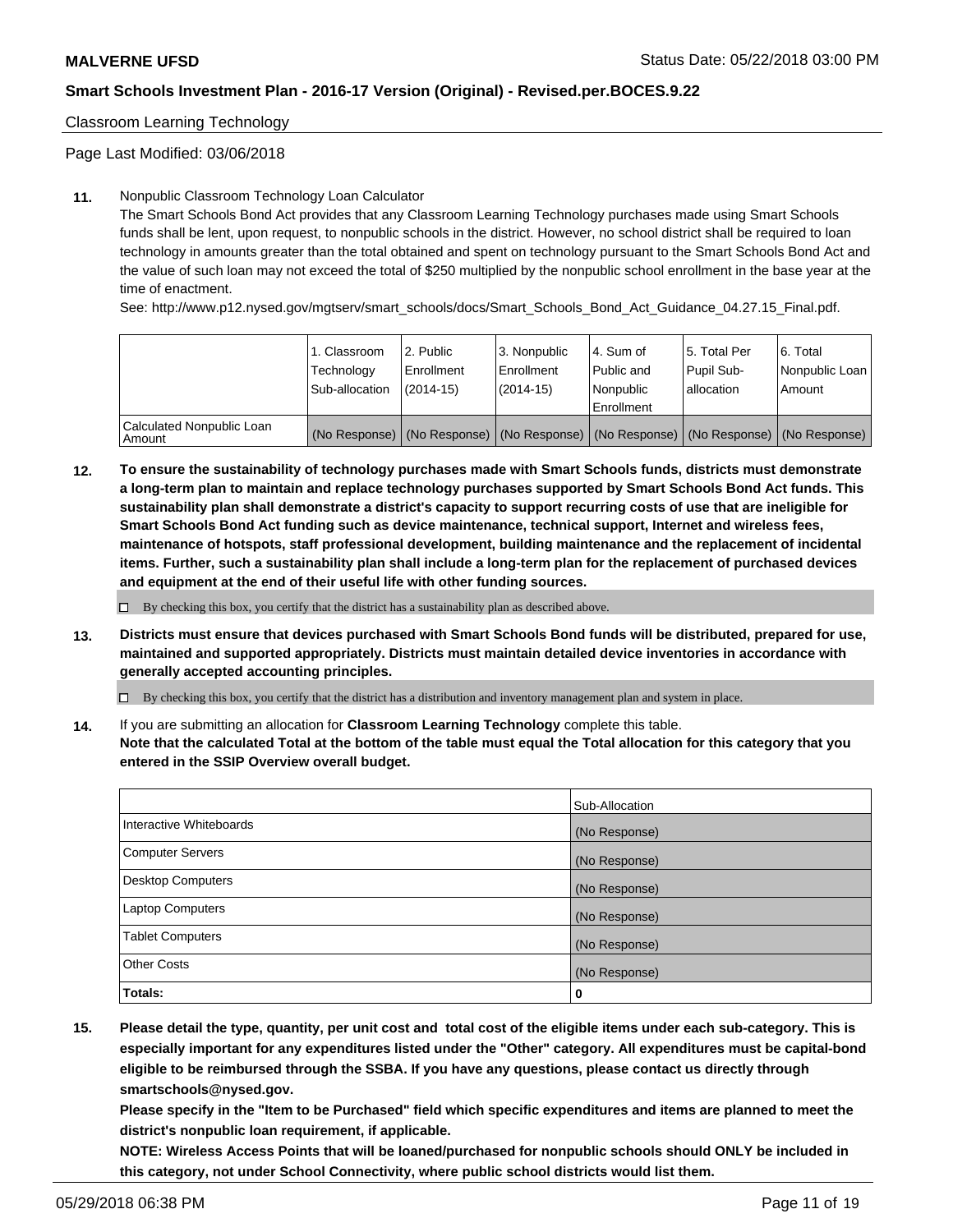# Classroom Learning Technology

# Page Last Modified: 03/06/2018

| (No Response)                    | (No Response)          | (No Response) | (No Response) | (No Response)     |
|----------------------------------|------------------------|---------------|---------------|-------------------|
| each type.                       |                        |               |               |                   |
| Repeat to add another item under |                        |               |               |                   |
| type.                            |                        |               |               |                   |
| Select the allowable expenditure | I Item to be Purchased | Quantity      | Cost per Item | <b>Total Cost</b> |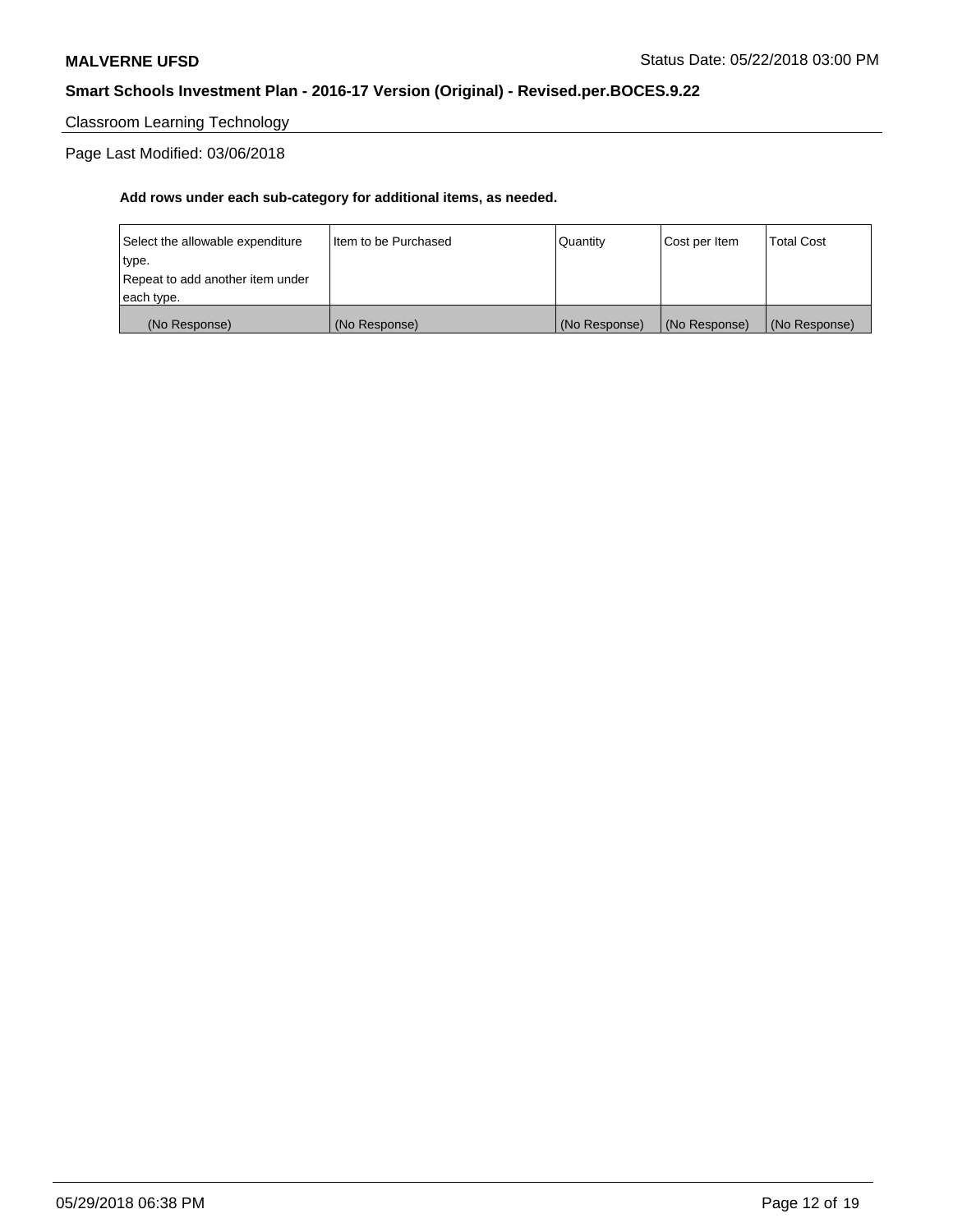#### Pre-Kindergarten Classrooms

Page Last Modified: 12/01/2016

**1. Provide information regarding how and where the district is currently serving pre-kindergarten students and justify the need for additional space with enrollment projections over 3 years.**

(No Response)

- **2. Describe the district's plan to construct, enhance or modernize education facilities to accommodate prekindergarten programs. Such plans must include:**
	- **Specific descriptions of what the district intends to do to each space;**
	- **An affirmation that pre-kindergarten classrooms will contain a minimum of 900 square feet per classroom;**
	- **The number of classrooms involved;**
	- **The approximate construction costs per classroom; and**
	- **Confirmation that the space is district-owned or has a long-term lease that exceeds the probable useful life of the improvements.**

(No Response)

**3. Smart Schools Bond Act funds may only be used for capital construction costs. Describe the type and amount of additional funds that will be required to support ineligible ongoing costs (e.g. instruction, supplies) associated with any additional pre-kindergarten classrooms that the district plans to add.**

(No Response)

**4. All plans and specifications for the erection, repair, enlargement or remodeling of school buildings in any public school district in the State must be reviewed and approved by the Commissioner. Districts that plan capital projects using their Smart Schools Bond Act funds will undergo a Preliminary Review Process by the Office of Facilities Planning.**

**Please indicate on a separate row each project number given to you by the Office of Facilities Planning.**

| Project Number |  |
|----------------|--|
| (No Response)  |  |

**5.** If you have made an allocation for **Pre-Kindergarten Classrooms,** complete this table.

**Note that the calculated Total at the bottom of the table must equal the Total allocation for this category that you entered in the SSIP Overview overall budget.**

|                                          | Sub-Allocation |
|------------------------------------------|----------------|
| Construct Pre-K Classrooms               | (No Response)  |
| Enhance/Modernize Educational Facilities | (No Response)  |
| Other Costs                              | (No Response)  |
| Totals:                                  | 0              |

**6. Please detail the type, quantity, per unit cost and total cost of the eligible items under each sub-category. This is especially important for any expenditures listed under the "Other" category. All expenditures must be capital-bond eligible to be reimbursed through the SSBA. If you have any questions, please contact us directly through smartschools@nysed.gov.**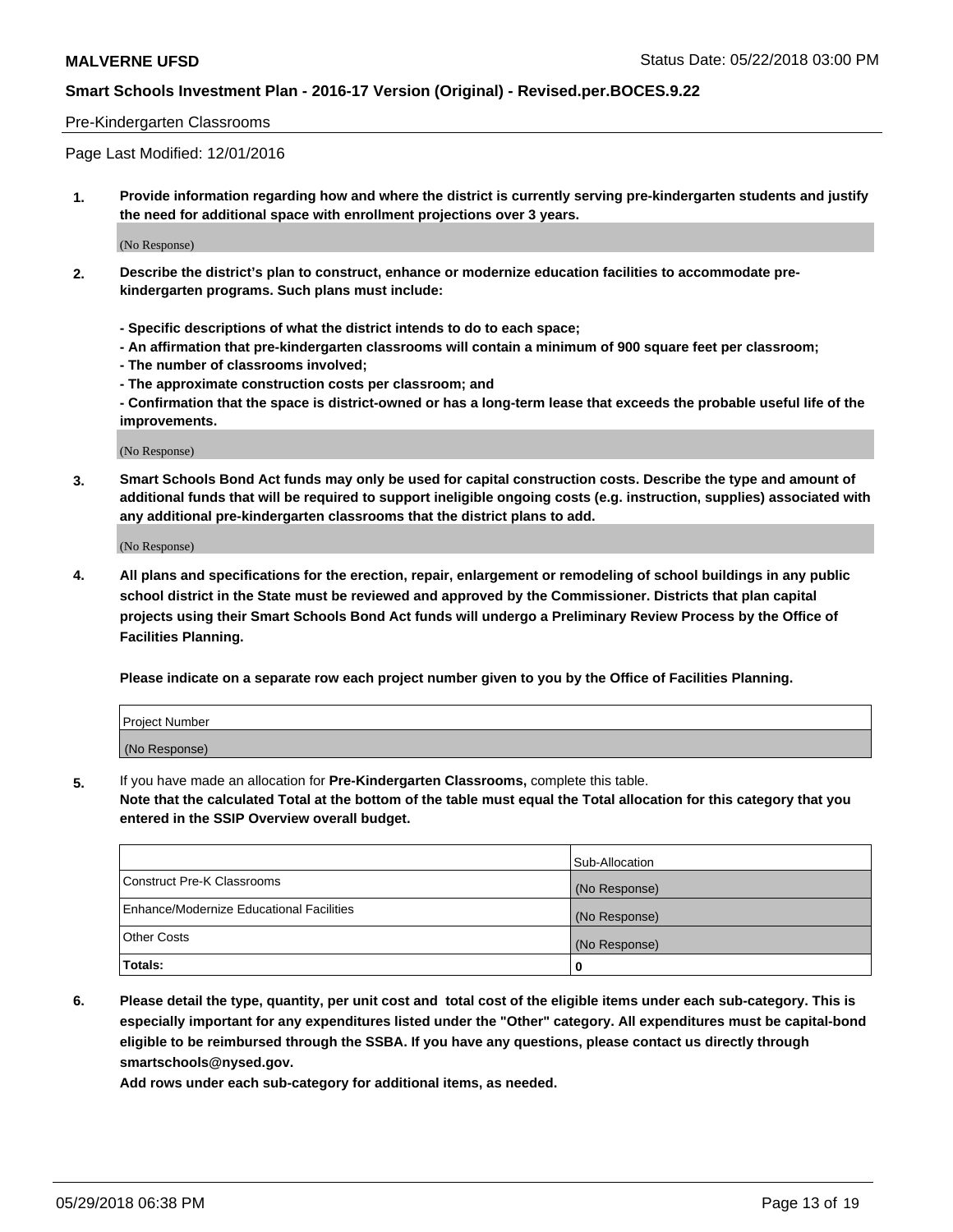# Pre-Kindergarten Classrooms

Page Last Modified: 12/01/2016

| Select the allowable expenditure | Item to be purchased | Quantity      | Cost per Item | <b>Total Cost</b> |
|----------------------------------|----------------------|---------------|---------------|-------------------|
| type.                            |                      |               |               |                   |
| Repeat to add another item under |                      |               |               |                   |
| each type.                       |                      |               |               |                   |
| (No Response)                    | (No Response)        | (No Response) | (No Response) | (No Response)     |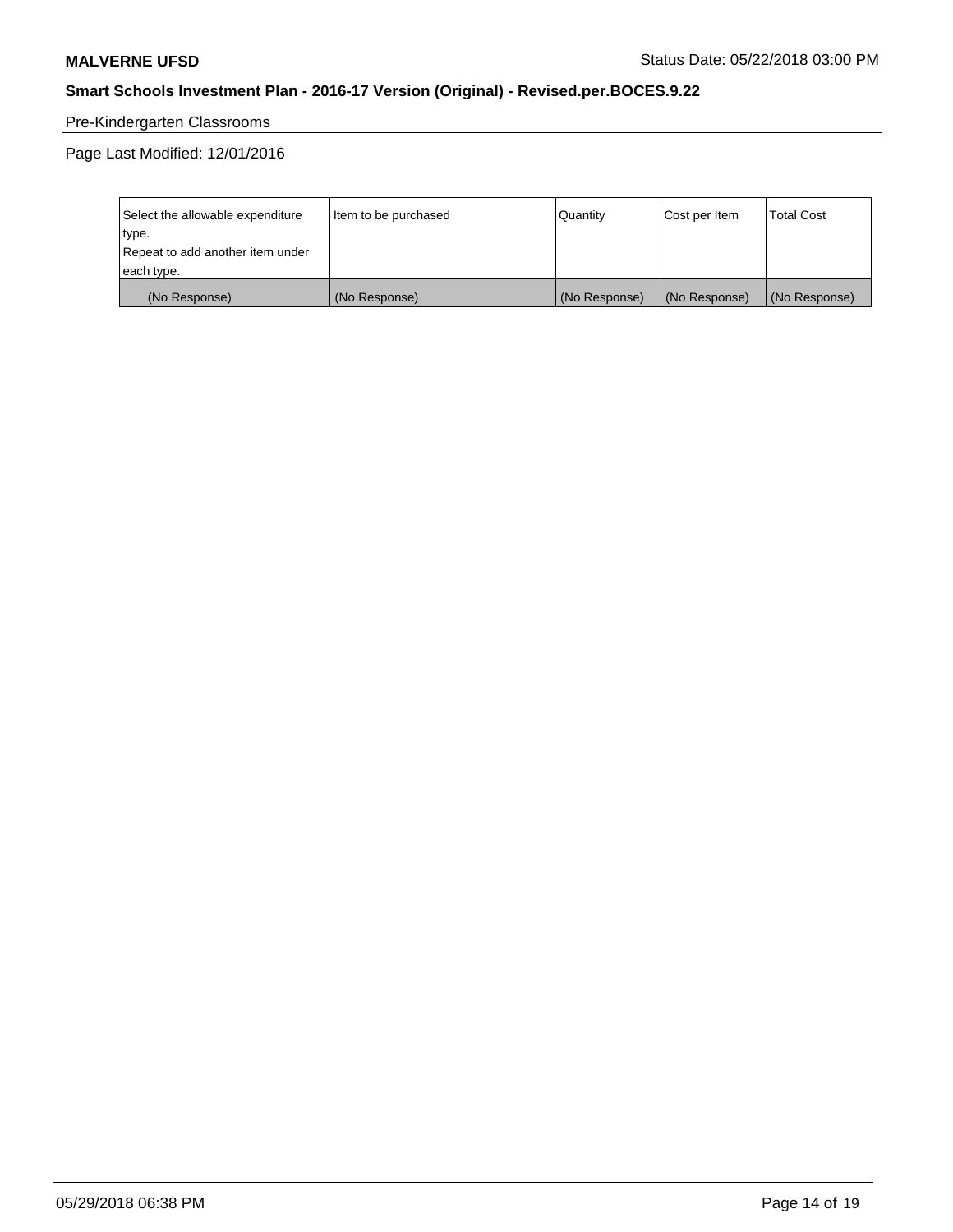#### Replace Transportable Classrooms

Page Last Modified: 12/01/2016

**1. Describe the district's plan to construct, enhance or modernize education facilities to provide high-quality instructional space by replacing transportable classrooms.**

(No Response)

**2. All plans and specifications for the erection, repair, enlargement or remodeling of school buildings in any public school district in the State must be reviewed and approved by the Commissioner. Districts that plan capital projects using their Smart Schools Bond Act funds will undergo a Preliminary Review Process by the Office of Facilities Planning.**

**Please indicate on a separate row each project number given to you by the Office of Facilities Planning.**

| <b>Project Number</b> |  |
|-----------------------|--|
| (No Response)         |  |

**3. For large projects that seek to blend Smart Schools Bond Act dollars with other funds, please note that Smart Schools Bond Act funds can be allocated on a pro rata basis depending on the number of new classrooms built that directly replace transportable classroom units.**

**If a district seeks to blend Smart Schools Bond Act dollars with other funds describe below what other funds are being used and what portion of the money will be Smart Schools Bond Act funds.**

(No Response)

**4.** If you have made an allocation for **Replace Transportable Classrooms**, complete this table. **Note that the calculated Total at the bottom of the table must equal the Total allocation for this category that you entered in the SSIP Overview overall budget.**

|                                                | Sub-Allocation |
|------------------------------------------------|----------------|
| Construct New Instructional Space              | (No Response)  |
| Enhance/Modernize Existing Instructional Space | (No Response)  |
| Other Costs                                    | (No Response)  |
| Totals:                                        | 0              |

**5. Please detail the type, quantity, per unit cost and total cost of the eligible items under each sub-category. This is especially important for any expenditures listed under the "Other" category. All expenditures must be capital-bond eligible to be reimbursed through the SSBA. If you have any questions, please contact us directly through smartschools@nysed.gov.**

| Select the allowable expenditure | Item to be purchased | Quantity      | Cost per Item | <b>Total Cost</b> |
|----------------------------------|----------------------|---------------|---------------|-------------------|
| type.                            |                      |               |               |                   |
| Repeat to add another item under |                      |               |               |                   |
| each type.                       |                      |               |               |                   |
| (No Response)                    | (No Response)        | (No Response) | (No Response) | (No Response)     |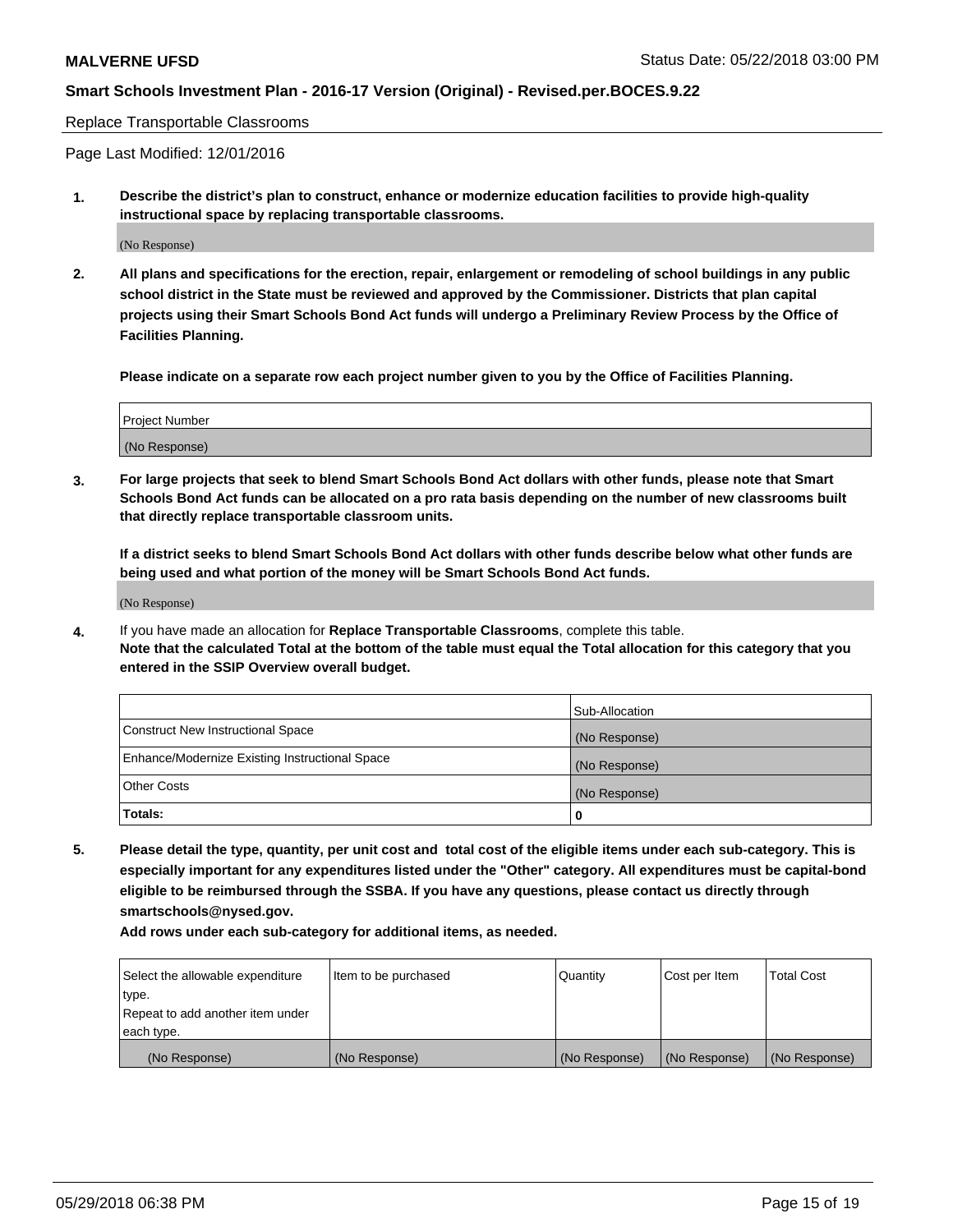### High-Tech Security Features

Page Last Modified: 05/22/2018

**1. Describe how you intend to use Smart Schools Bond Act funds to install high-tech security features in school buildings and on school campuses.**

The current system to enter and exit buildings is inadequate. The District must keep all exterior doors locked at all times but allow employees of the District to gain easy access by utilizing an identification card reader. Funds used for the entry control system will provide additional security for entry into buildings as well as secure existing entry points.

The current video cameras do not provide enough clarity and/or coverage in the District. The current DVR's do not provide enough storage space to record over an extended period of time. Funds will be used to increase the capacity of the security cameras, the amount of security cameras, and increase video clarity. The project will also increase the amount of DVR capacity to store additional footage.

**2. All plans and specifications for the erection, repair, enlargement or remodeling of school buildings in any public school district in the State must be reviewed and approved by the Commissioner. Districts that plan capital projects using their Smart Schools Bond Act funds will undergo a Preliminary Review Process by the Office of Facilities Planning.** 

**Please indicate on a separate row each project number given to you by the Office of Facilities Planning.**

| <b>Project Number</b> |  |
|-----------------------|--|
|                       |  |
| 28-02-12-03-7-999-BA1 |  |

- **3. Was your project deemed eligible for streamlined Review?**
	- **冈** Yes
	- $\square$  No
	- **3a. Districts with streamlined projects must certify that they have reviewed all installations with their licensed architect or engineer of record, and provide that person's name and license number. The licensed professional must review the products and proposed method of installation prior to implementation and review the work during and after completion in order to affirm that the work was code-compliant, if requested.**

By checking this box, you certify that the district has reviewed all installations with a licensed architect or engineer of record.

**4. Include the name and license number of the architect or engineer of record.**

| Name        | Number<br>License |
|-------------|-------------------|
| <b>BJLJ</b> | $--- -$           |
|             | 45779             |

**5.** If you have made an allocation for **High-Tech Security Features**, complete this table. **Note that the calculated Total at the bottom of the table must equal the Total allocation for this category that you entered in the SSIP Overview overall budget.**

|                                                      | Sub-Allocation |
|------------------------------------------------------|----------------|
| Capital-Intensive Security Project (Standard Review) | (No Response)  |
| <b>Electronic Security System</b>                    | 57,063         |
| <b>Entry Control System</b>                          | 83,338         |
| Approved Door Hardening Project                      | (No Response)  |
| <b>Other Costs</b>                                   | 5,584          |
| Totals:                                              | 145,985        |

**6. Please detail the type, quantity, per unit cost and total cost of the eligible items under each sub-category. This is especially important for any expenditures listed under the "Other" category. All expenditures must be capital-bond**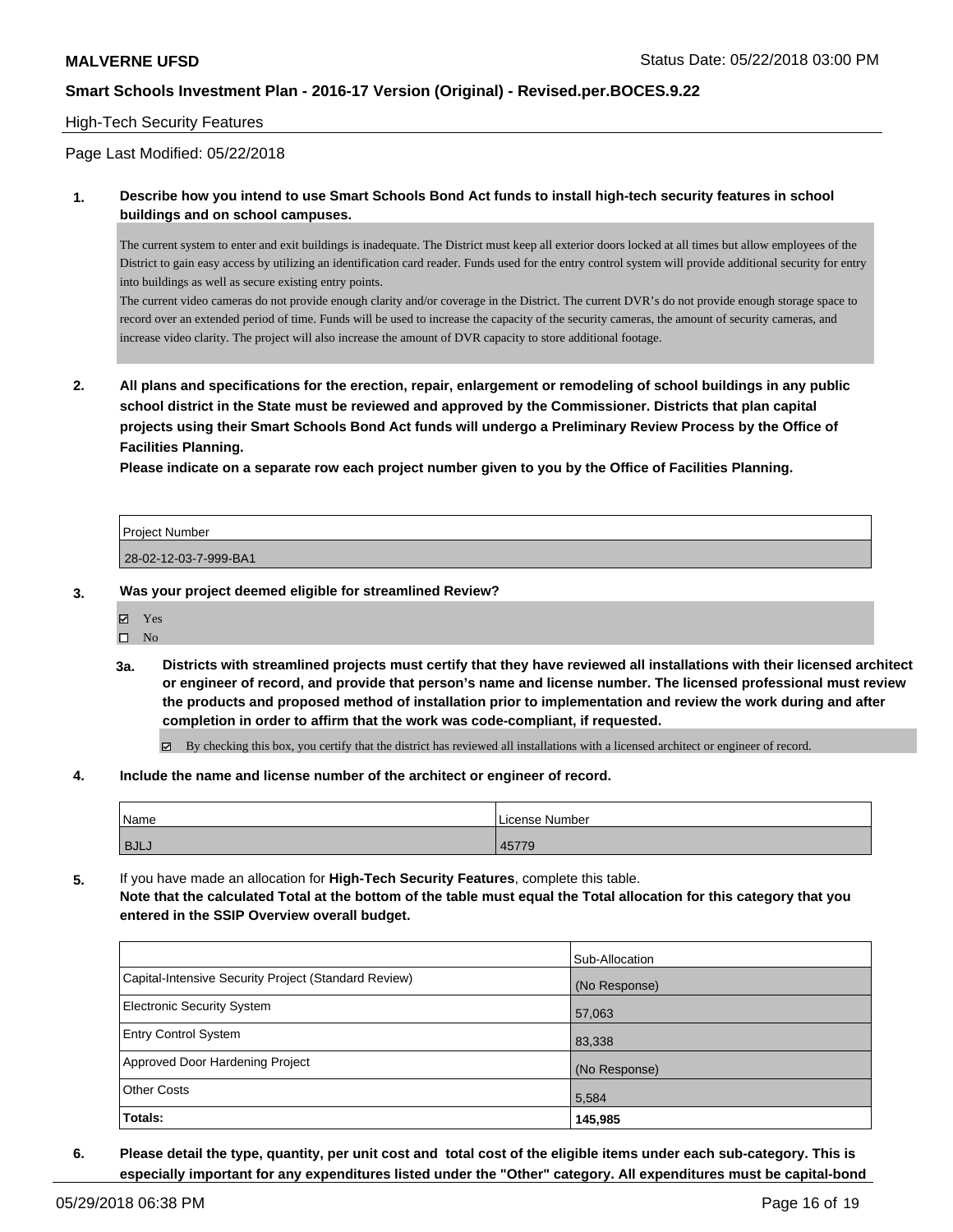## High-Tech Security Features

Page Last Modified: 05/22/2018

## **eligible to be reimbursed through the SSBA. If you have any questions, please contact us directly through smartschools@nysed.gov.**

| Select the allowable expenditure<br>type.<br>Repeat to add another item under<br>each type. | Item to be purchased                                                                                                                                 | Quantity       | Cost per Item | <b>Total Cost</b> |
|---------------------------------------------------------------------------------------------|------------------------------------------------------------------------------------------------------------------------------------------------------|----------------|---------------|-------------------|
| <b>Electronic Security System</b>                                                           | DVR Server (GEO-TOWER-C)                                                                                                                             | 4              | 999           | 3,996             |
| <b>Electronic Security System</b>                                                           | Rackmount Case (GV-RMCASE)                                                                                                                           | 4              | 170           | 680               |
| <b>Electronic Security System</b>                                                           | Digital Interface 16 Port Board (GV-<br>$800 - 16$                                                                                                   | 8              | 999           | 7,992             |
| <b>Electronic Security System</b>                                                           | Digital Interface Real Time Upgrade for<br>software at 4 sites                                                                                       | 8              | 449           | 3,592             |
| <b>Electronic Security System</b>                                                           | DVR 32 Channel Support Upgrade<br>from existing equipment to 32 camera<br>support                                                                    | $\overline{4}$ | 499           | 1,996             |
| <b>Electronic Security System</b>                                                           | Pan Tilt Zoom Camera Controller Card<br>(CCPTZCC)                                                                                                    | 4              | 299           | 1,196             |
| <b>Electronic Security System</b>                                                           | 4TB Hard Drive (PC-4TB)                                                                                                                              | 32             | 314           | 10,048            |
| <b>Electronic Security System</b>                                                           | Digital Viewing Software - Intralogic<br><b>Solutions VMS</b>                                                                                        | 8              | 99            | 792               |
| <b>Electronic Security System</b>                                                           | Remote Viewing Software - Remote<br>ViewLog                                                                                                          | 8              | 99            | 792               |
| <b>Electronic Security System</b>                                                           | Remote Access Configuration<br>(CCRAC)                                                                                                               | $\overline{4}$ | 99            | 396               |
| <b>Electronic Security System</b>                                                           | DVR Server Configuration (CCSC)                                                                                                                      | $\overline{4}$ | 129           | 516               |
| <b>Electronic Security System</b>                                                           | Virtual Camera to Map View for all<br>Schools - Setup & Configuration<br>(CCEMAP) - Allows all security<br>personnel to see cameras on school<br>map | $\overline{4}$ | 249           | 996               |
| <b>Electronic Security System</b>                                                           | Network Connection & Configuration<br>(CCNC)                                                                                                         | 4              | 249           | 996               |
| <b>Electronic Security System</b>                                                           | 5 Megapixel Interior Mini Dome<br>Camera (CMP1228)                                                                                                   | 25             | 799           | 19,975            |
| <b>Electronic Security System</b>                                                           | Indoor Camera Mounting & Focusing<br>(CCICM)                                                                                                         | 25             | 75            | 1,875             |
| <b>Electronic Security System</b>                                                           | Camera Configuration / Setup /<br>Programming (CCCONFIG)                                                                                             | 25             | 49            | 1,225             |
| <b>Entry Control System</b>                                                                 | iStar Ultra Head Units Bundle                                                                                                                        | 1              | 10,501        | 10,501            |
| <b>Entry Control System</b>                                                                 | MONITOR 19inch                                                                                                                                       | 1              | 255           | 255               |
| <b>Entry Control System</b>                                                                 | <b>TWO DOOR CONTROLLER</b>                                                                                                                           | 12             | 1,020         | 12,240            |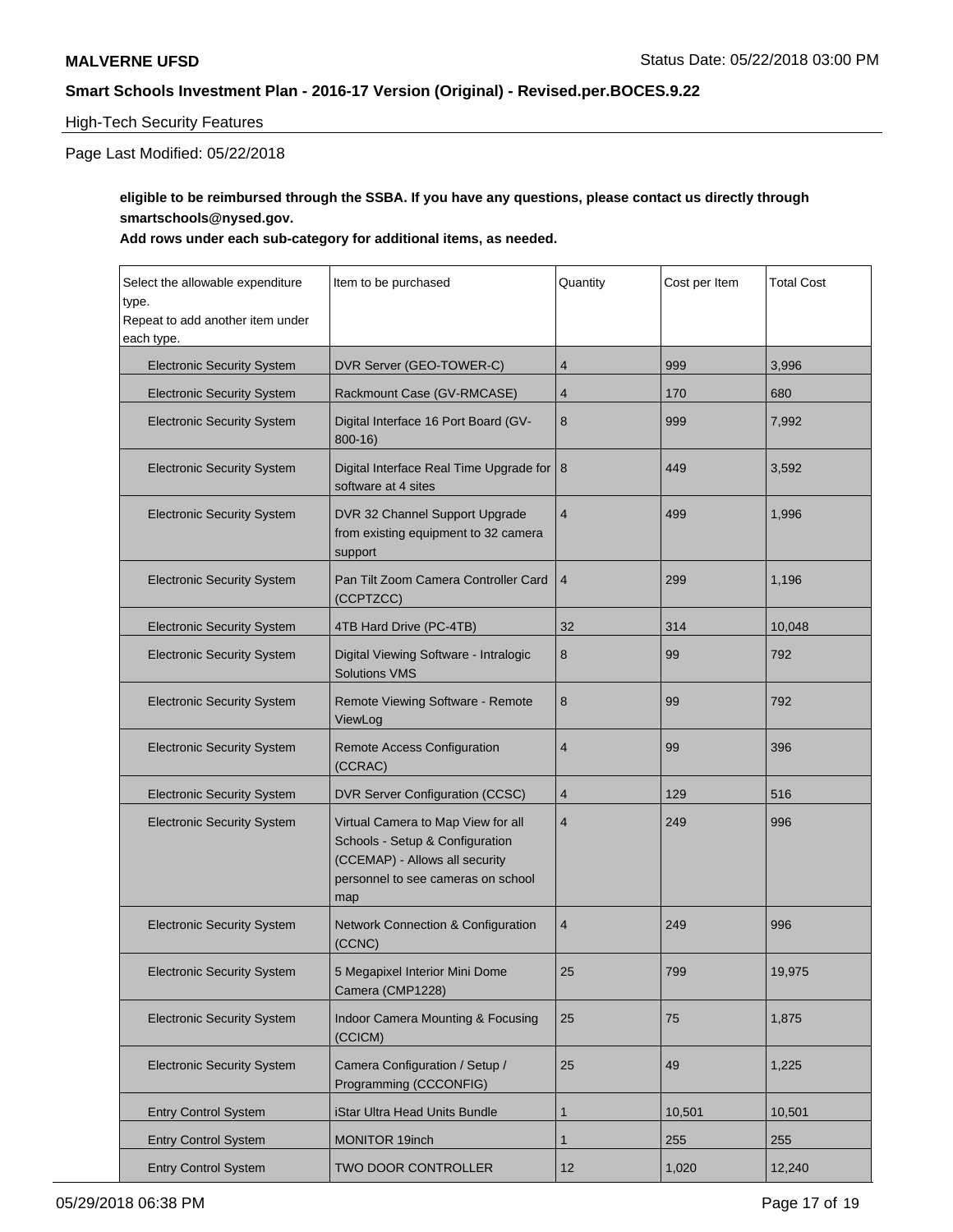# High-Tech Security Features

## Page Last Modified: 05/22/2018

| Select the allowable expenditure<br>type. | Item to be purchased                                                  | Quantity | Cost per Item | <b>Total Cost</b> |
|-------------------------------------------|-----------------------------------------------------------------------|----------|---------------|-------------------|
| Repeat to add another item under          |                                                                       |          |               |                   |
| each type.                                |                                                                       |          |               |                   |
| <b>Entry Control System</b>               | ONE DOOR CONTROLLER                                                   | 14       | 707           | 9,898             |
| <b>Entry Control System</b>               | <b>INDOOR/OURDOOR READER HID</b>                                      | 24       | 146           | 3,504             |
| <b>Entry Control System</b>               | <b>SURFACE DOOR STRIKE 12124</b>                                      | 262      | 26            | 6,812             |
| <b>Entry Control System</b>               | <b>MOUNTING EQUIPMENT for Door</b><br><b>Strikes and Card Readers</b> | 1        | 500           | 500               |
| <b>Entry Control System</b>               | <b>DOOR STATION W HID</b>                                             | 14       | 1,196         | 16,744            |
| <b>Entry Control System</b>               | CCure 9000 Software                                                   | 10       | 848           | 8,480             |
| <b>Entry Control System</b>               | <b>BACKBOX</b>                                                        | 14       | 118           | 1,652             |
| <b>Other Costs</b>                        | <b>DESIGN/ ENGINEERING SERVICES</b>                                   | 16       | 124           | 1,984             |
| <b>Entry Control System</b>               | <b>TECH SERVICES - INSTALLATION</b>                                   | 48       | 142           | 6,816             |
| <b>Other Costs</b>                        | <b>PROJECT MANAGEMENT</b>                                             | 24       | 150           | 3,600             |
| <b>Entry Control System</b>               | Training for Staff and Security Guards<br>and Testing of System       | 16       | 158           | 2,528             |
| <b>Entry Control System</b>               | <b>TECH SERVICES. PROGRAMMING</b>                                     | 16       | 213           | 3,408             |